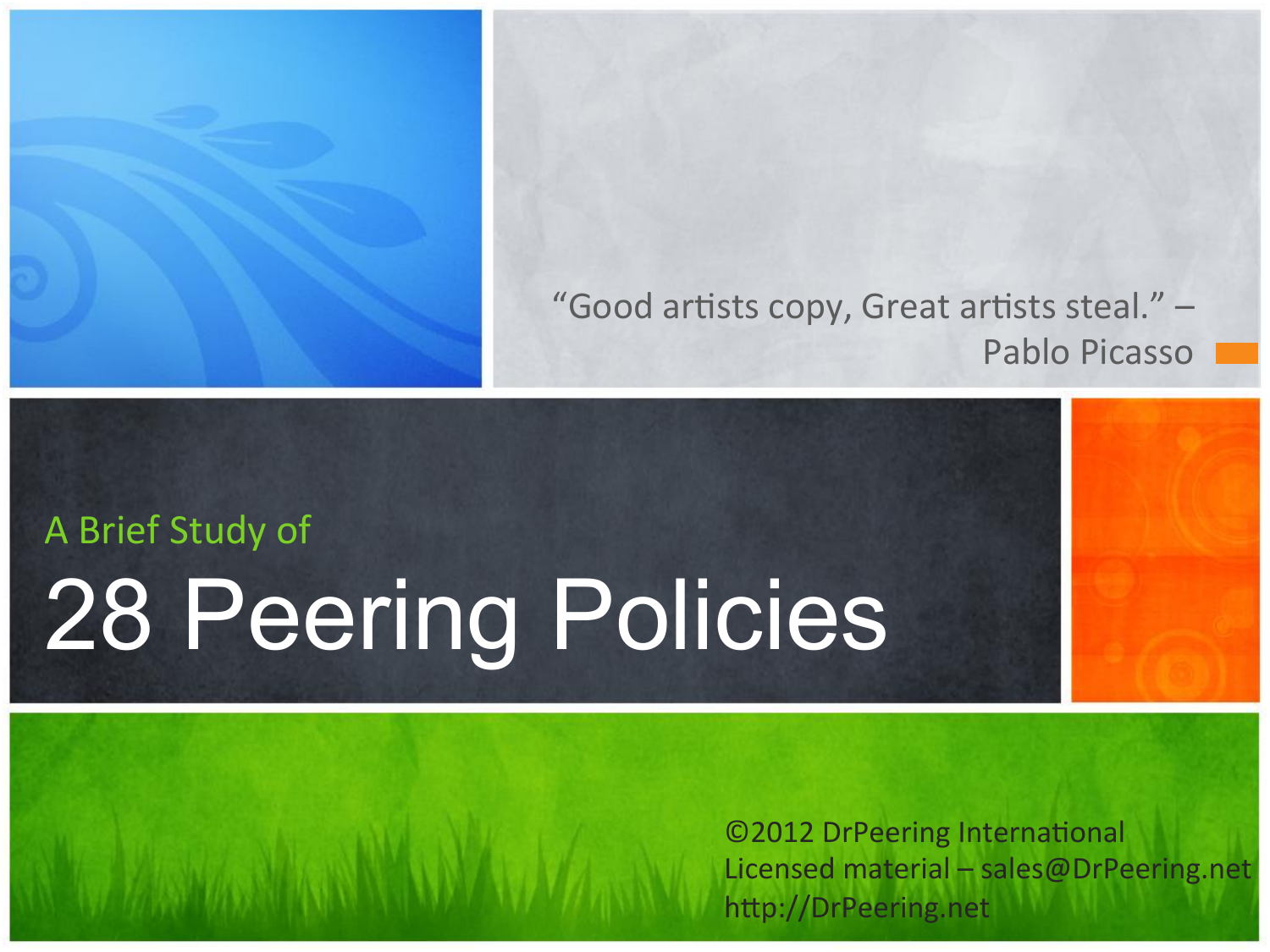- *This brief review of 28 peering policies*
- *commonality*
- *common groupings*
- *common clauses*
- *But can you construct a useful frankenstein peering policy from the popular clauses?*

http://drpeering.het/a/Ask\_DrPeering/Entries/2009/7/13\_So\_you\_want\_a\_Peering\_Policy.html

"*Good artists copy, great artists steal.*"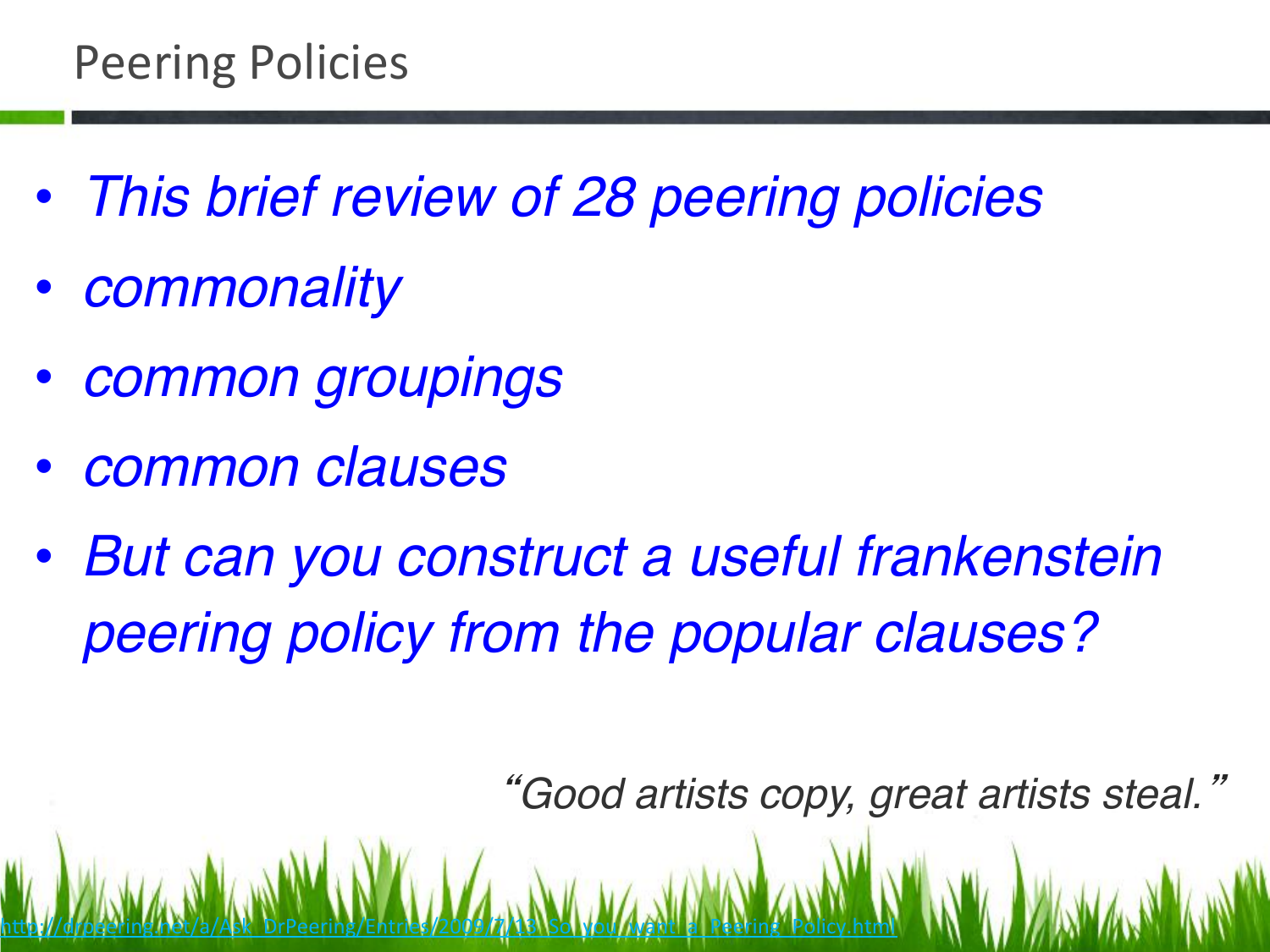#### Peering Inclinations



## Peering Policies - Spectrum

- **Open** will peer with anyone
- **Selective** will peer but some pre-reqs
- **Restrictive** inclination not to peer with anyone else
- **No-Peering** inclination not to peer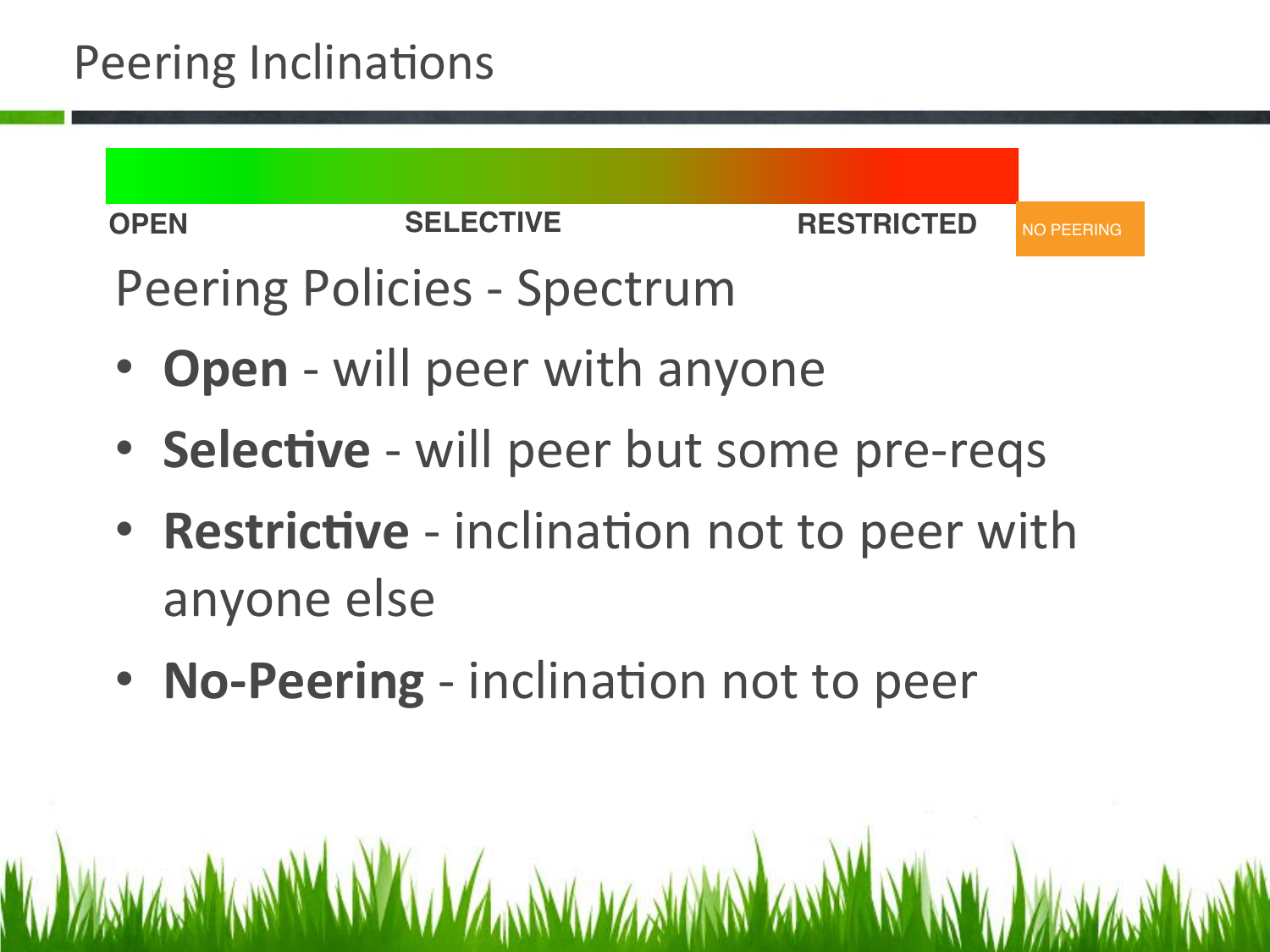#### In this session

• Identify which of these popular clauses we should include in our Peering Policy

**THE PERMANENT REPORT OF A STATE OF STATE AND A STATE OF A STATE OF A STATE OF A STATE OF A STATE OF A STATE OF**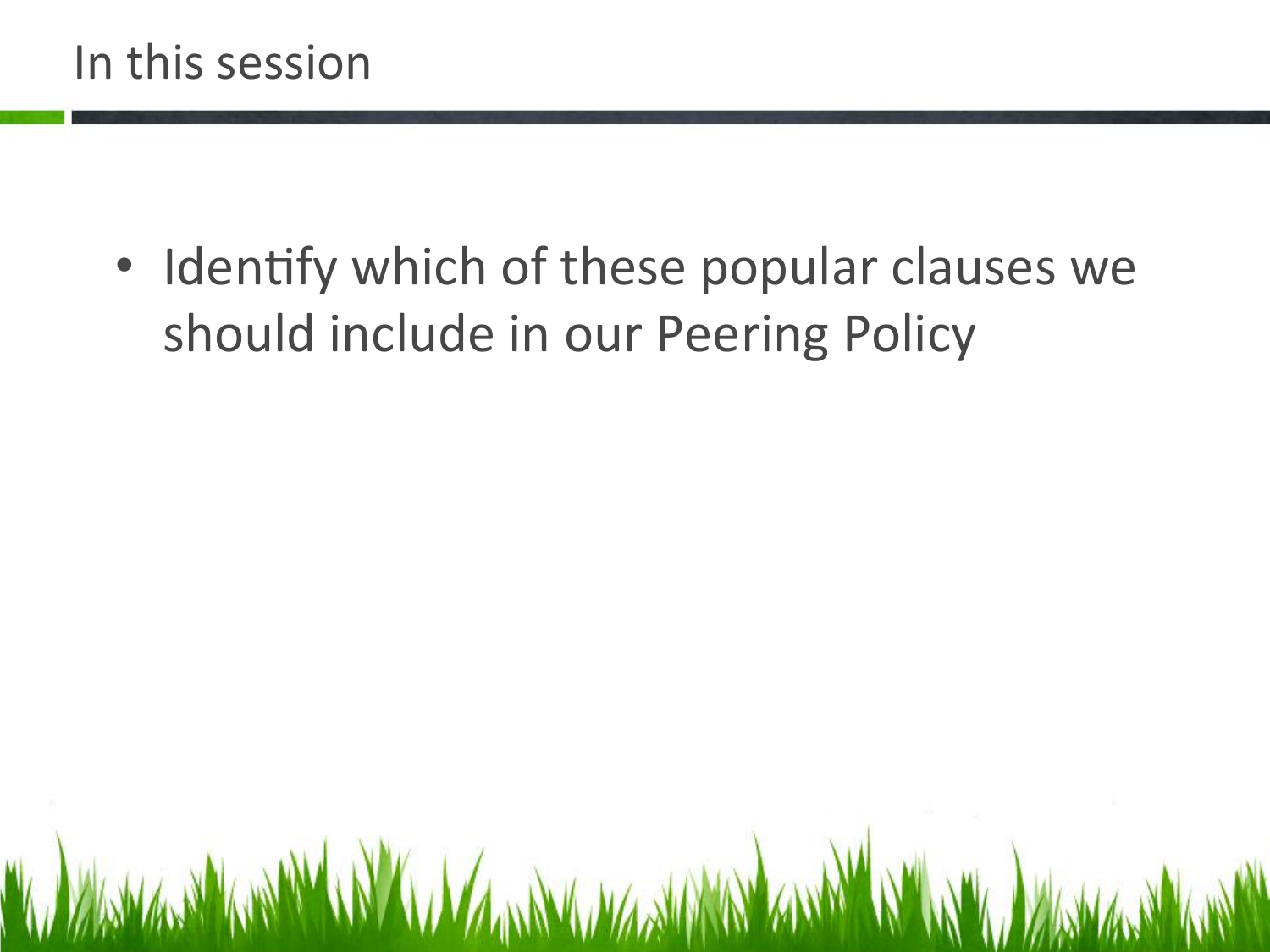### 28 Peering Policies

- 1.AT&T http://www.corp.att.com/peering/
- 2.Speakeasy http://www.speakeasy.net/network/ peeringpolicy.php
- 3.Hurricane Electric http://www.he.net/peering.html
- 4.AboveNet http://www.above.net/peering/
- 5.Verizon http://www.verizonbusiness.com/terms/ peering/
- 6.ATDN http://www.atdn.net/settlement\_free\_int.shtml
- 7.Qwest http://www.qwest.com/legal/peering\_na.html
- 8.InterNAP http://www.internap.com/peering/
- 9. Net Access http://www.nac.net/eng/peering.asp
- 10.TWTelecom http://www.twtelecom.com/cust\_center/ public peering policy.html
- 11.WVFiber http://peering.wvfiber.com

• 14. EasyNet http://peering.easynet.net/

• 12.nLayer http://www.nlayer.net/network/peering/

3.RCN http://btd.mbo.ma.rcn.net/beer-policy/

15.BBC http://support.bbc.co.uk/support/peering/ 16.HopOne http://www.hopone.net/peering.php 17.Cox http://www.cox.com/INETPeering/sfp.asp 18.WBSConnect http://peering.wbsconnect.com/ 19.DalNet http://www.dal.net/?page=peering 20.MZima http://www.mzima.net/network.html 21.Comcast http://www.comcast.com/peering/ 22. Cablevision http: //www.cv.net/peering/requirements/ 23.Charter http://www.charter.com/visit ors/general.aspx?ownerid=25 24.New Edge Networks http:// www.newedgenetworks.co m/about\_us/coverage/peering\_policies.xea 25.High Winds http://www.highwinds.co m/tabid/109/Default.aspx 26.OpenAccess http://www.openaccess.org/ index.php?section=204 27 .LambdaNet http://www.lambdanet.de/index.php? p=200&l=2&sid=4b0a1625ba0047b3c9cc8231c54 1d8c7 28.tinet http://www.as3257.net/peering-policy/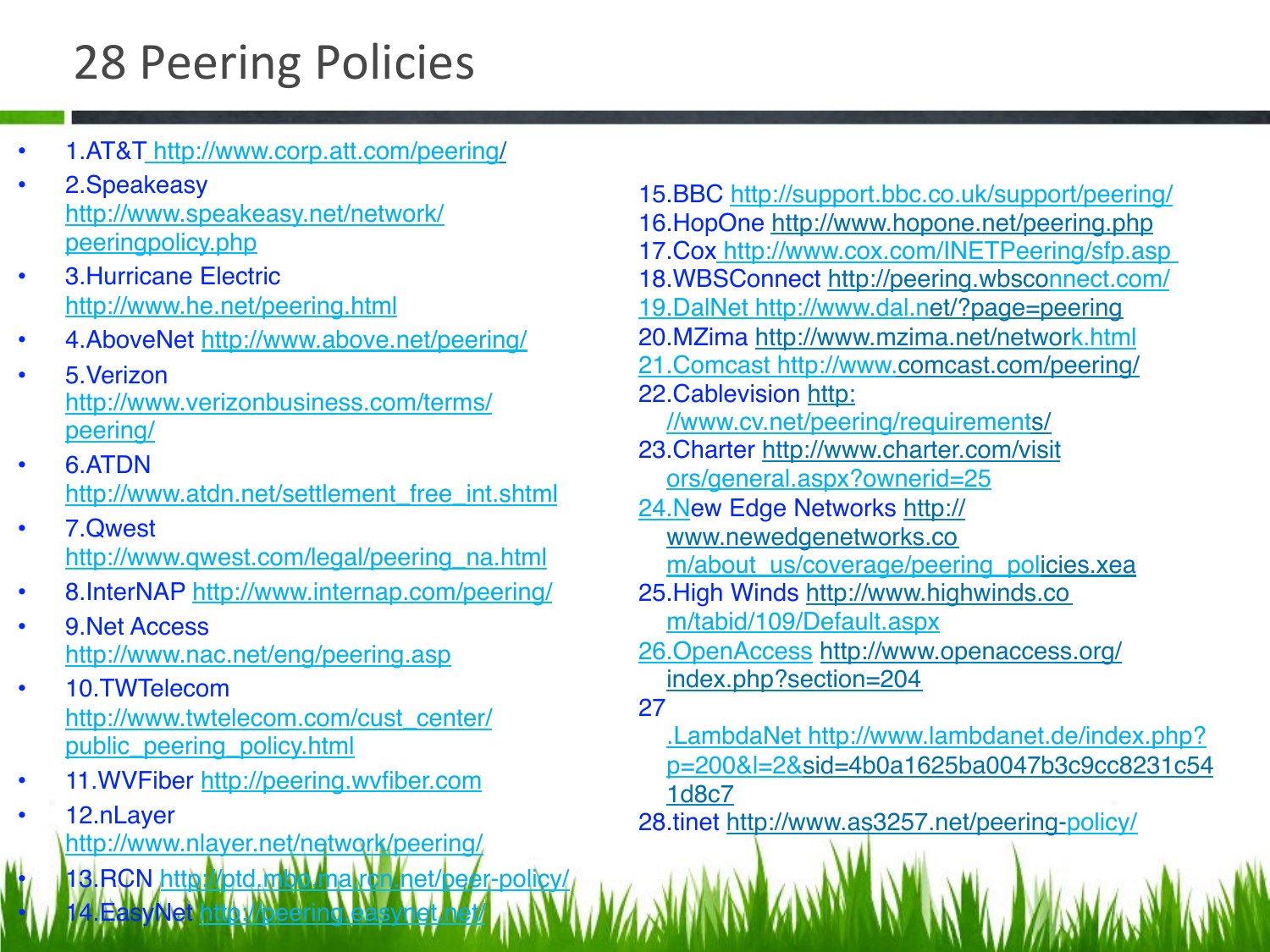#### Summary

- Peering Policies not only similar
- Peering Clauses almost Identical
- Lawyers reuse boilerplate
- We will create a policy, you will need a team

Source: <u>http://drpeering.net/a/Ask\_DrPee/ing/Entries/2009/7/13\_So\_you\_want</u>\_a\_Peering\_Policy.html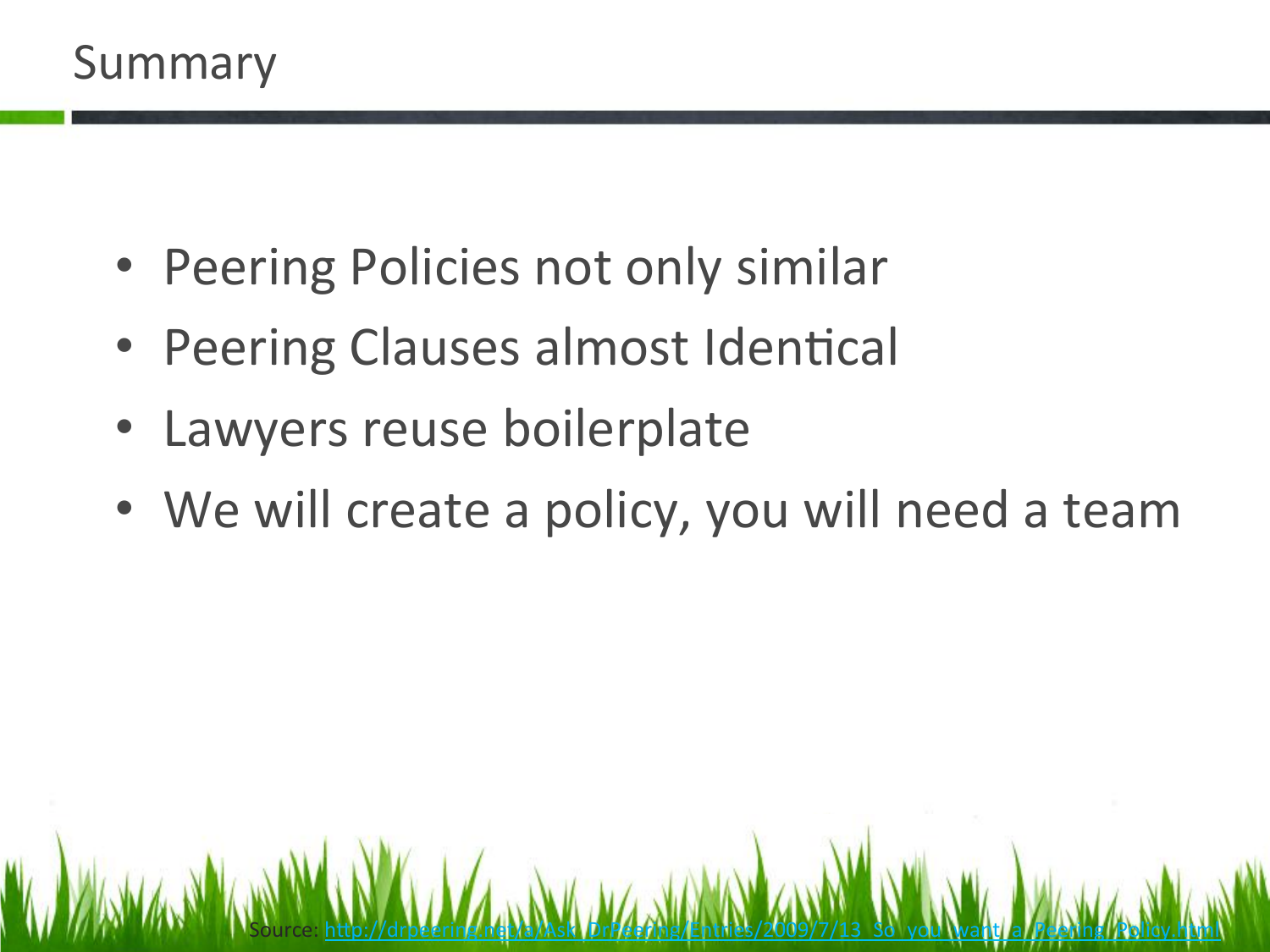#### Summary Findings

- 3 Categories of Policy Clauses
	- $-$  Operations
	- Technical / Routing / Interconnect
	- General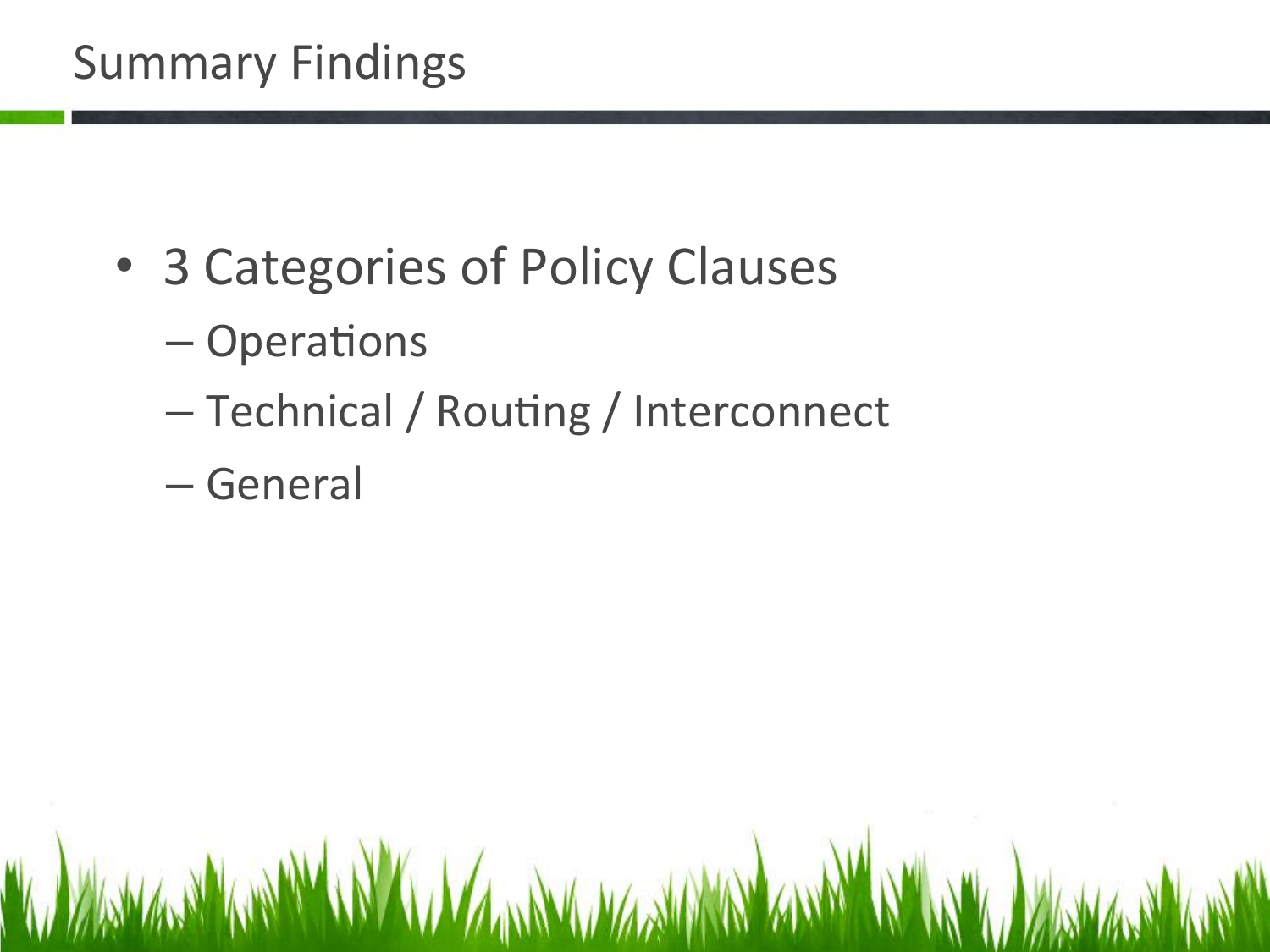#### **Operations Clauses**

- $24/7$  NOC 25 of 28
- Traffic volume requirement (20 of 28)
- Interconnect capacity requirements (19) of 28)
- Work to fix things (19 of 28 had this clause.)
- Interconnect Capacity, Geographic diversity and Peering in all places in common13 of 28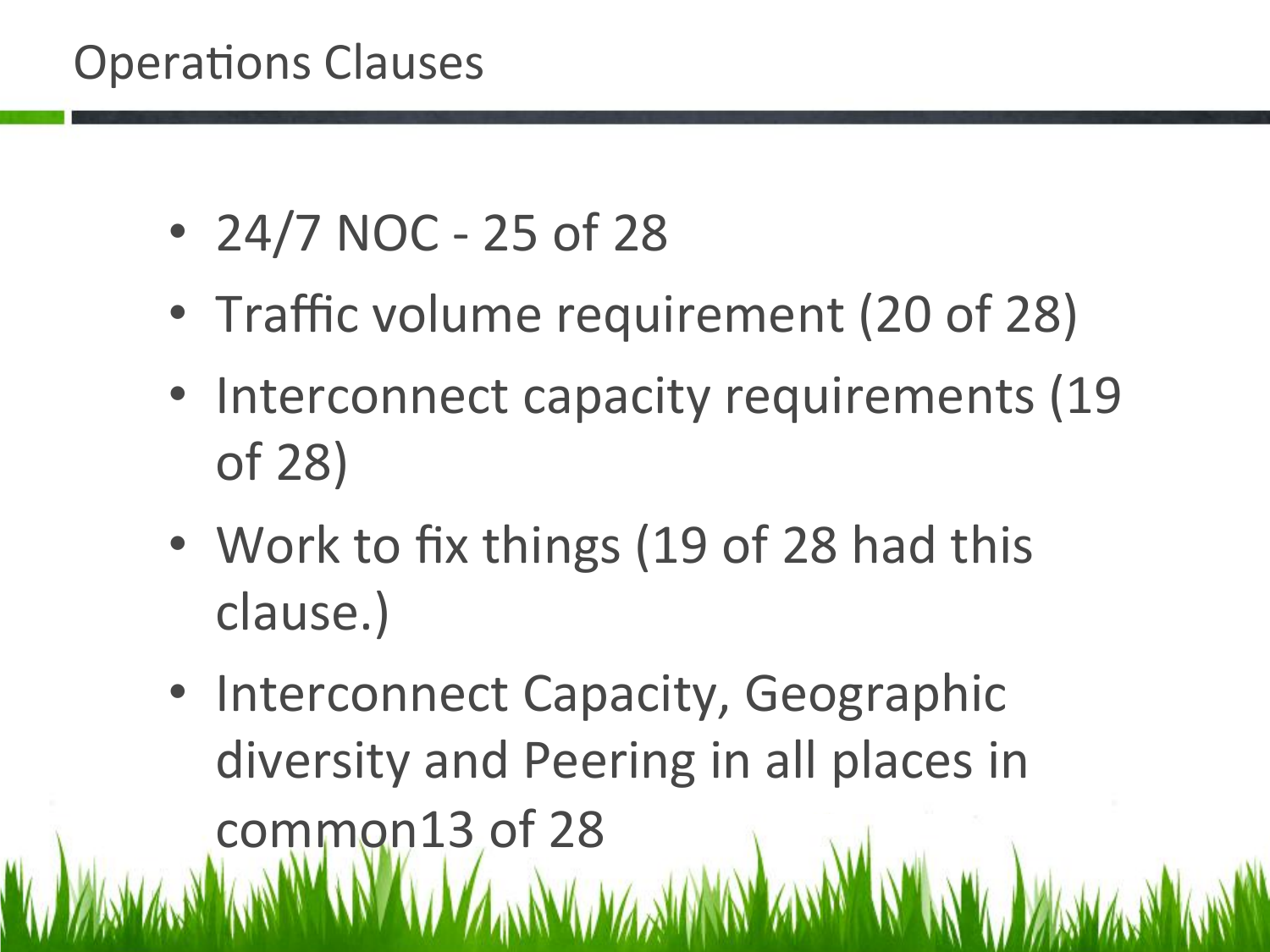#### **Operations Clauses**

- Traffic Ratio requirements 9 of 28
- Maintenance and Outage Notification and Interactions for network planning and Monitoring/Managing Interconnect (6 of 28)
- Escalation Path (5 of 28) Use of IRR route registration wasn't as common as we expected (6 of 28).
- Registration in PeeringDB only 2 of 28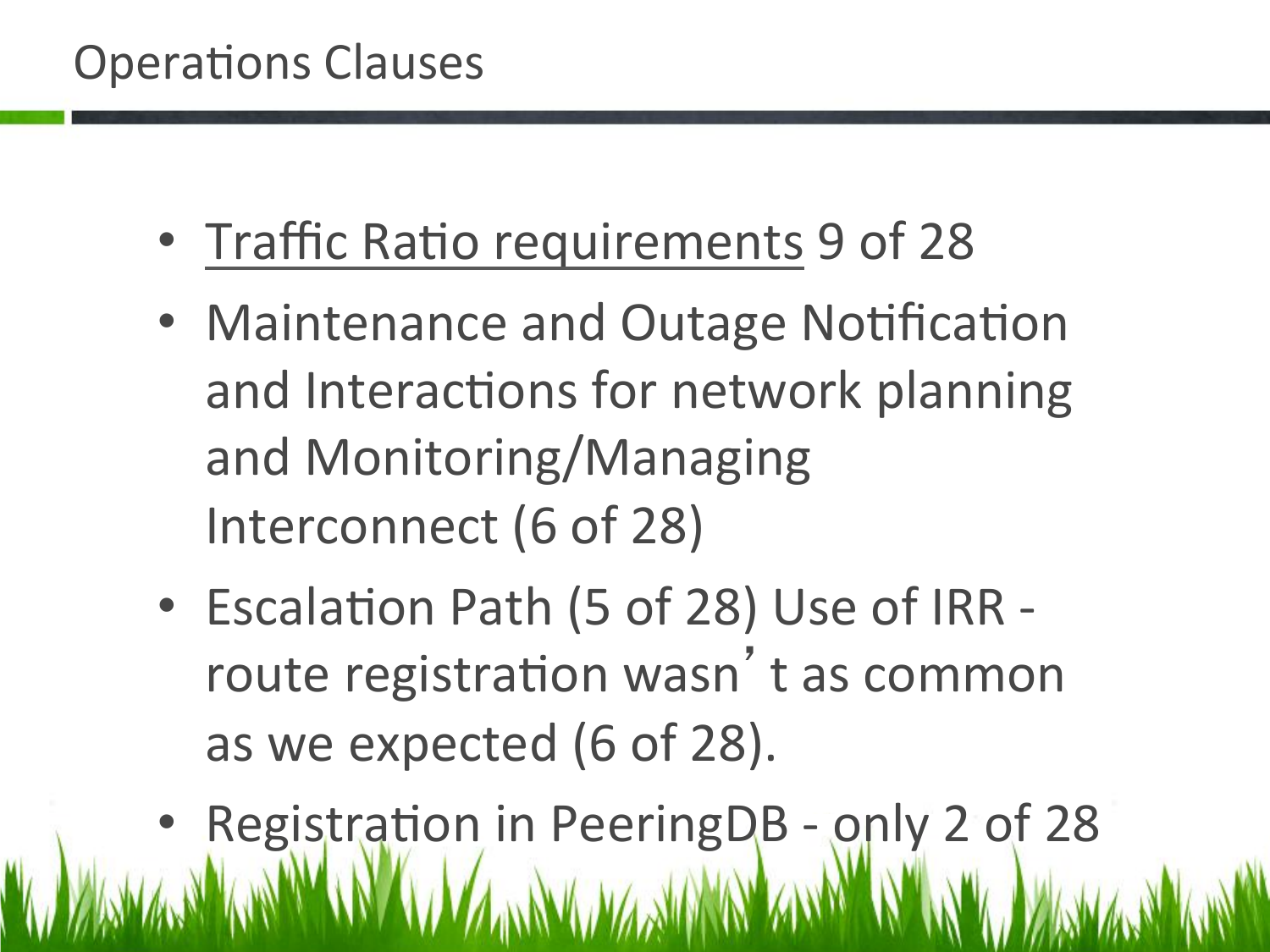### Technical / Routing / Interconnect Clauses

- Consistent route announcements was a common clause (21 of 28).
- "Hot Potato" or "Shortest-Exit" clauses came up (8 of 28).
- MEDs don't seem to be widely used (2 of 28 mentioned them).
- MD5 AboveNet, BBC, wbsconnect, and Charter 4of28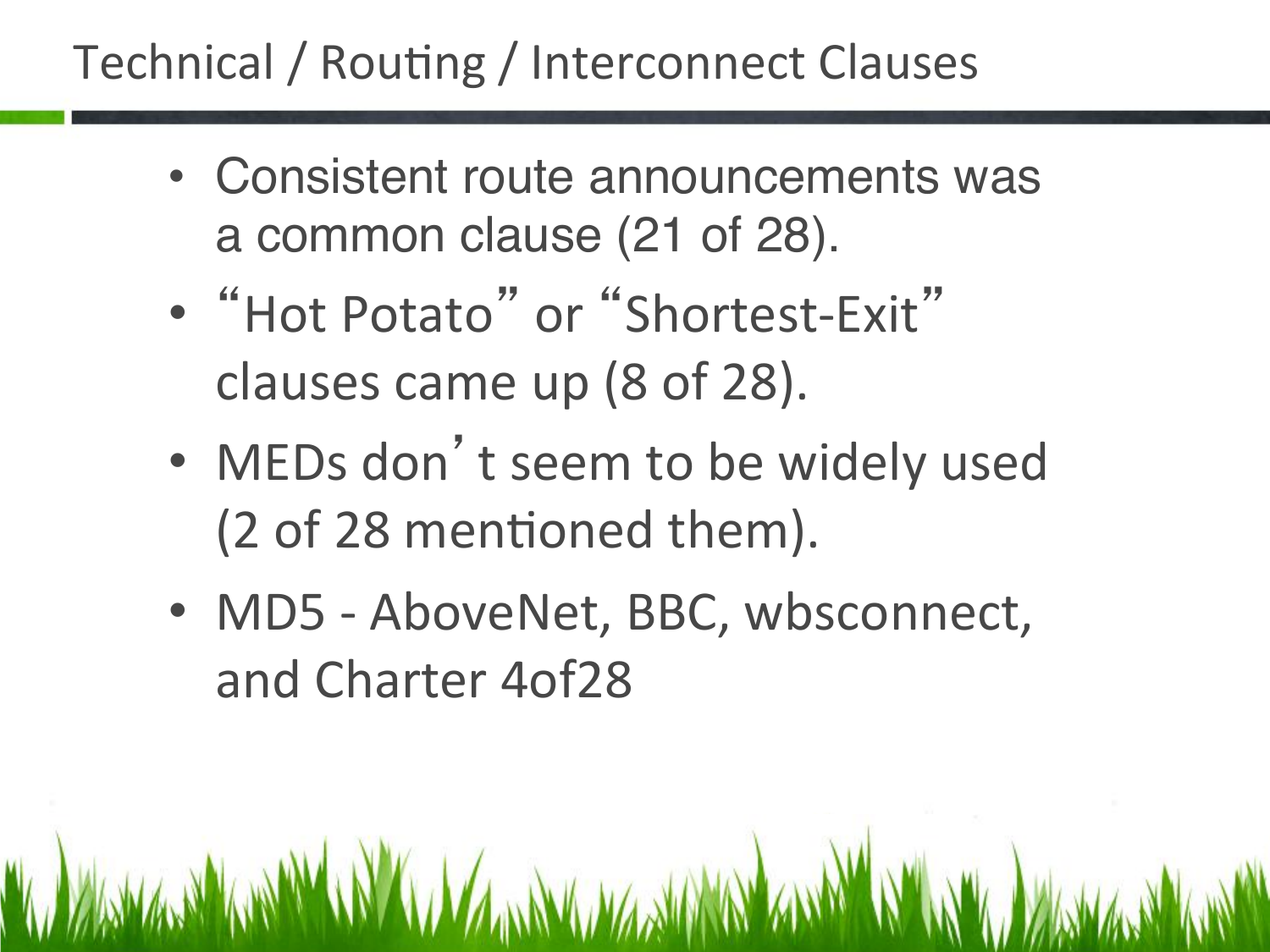### Technical / Routing / Interconnect Clauses

- Don't Abuse Peering was a popular clause (18 of 28 had some of these clauses).
- Filtering clauses, Prefix Length minimum clauses came up along wth a minimum number of prefix or ASes to announce clause - these and Single AS (8 of 28) requirements clump together.
- Provide us with tools clauses in some cases the ISP required access to in $d$ k tools to diagnose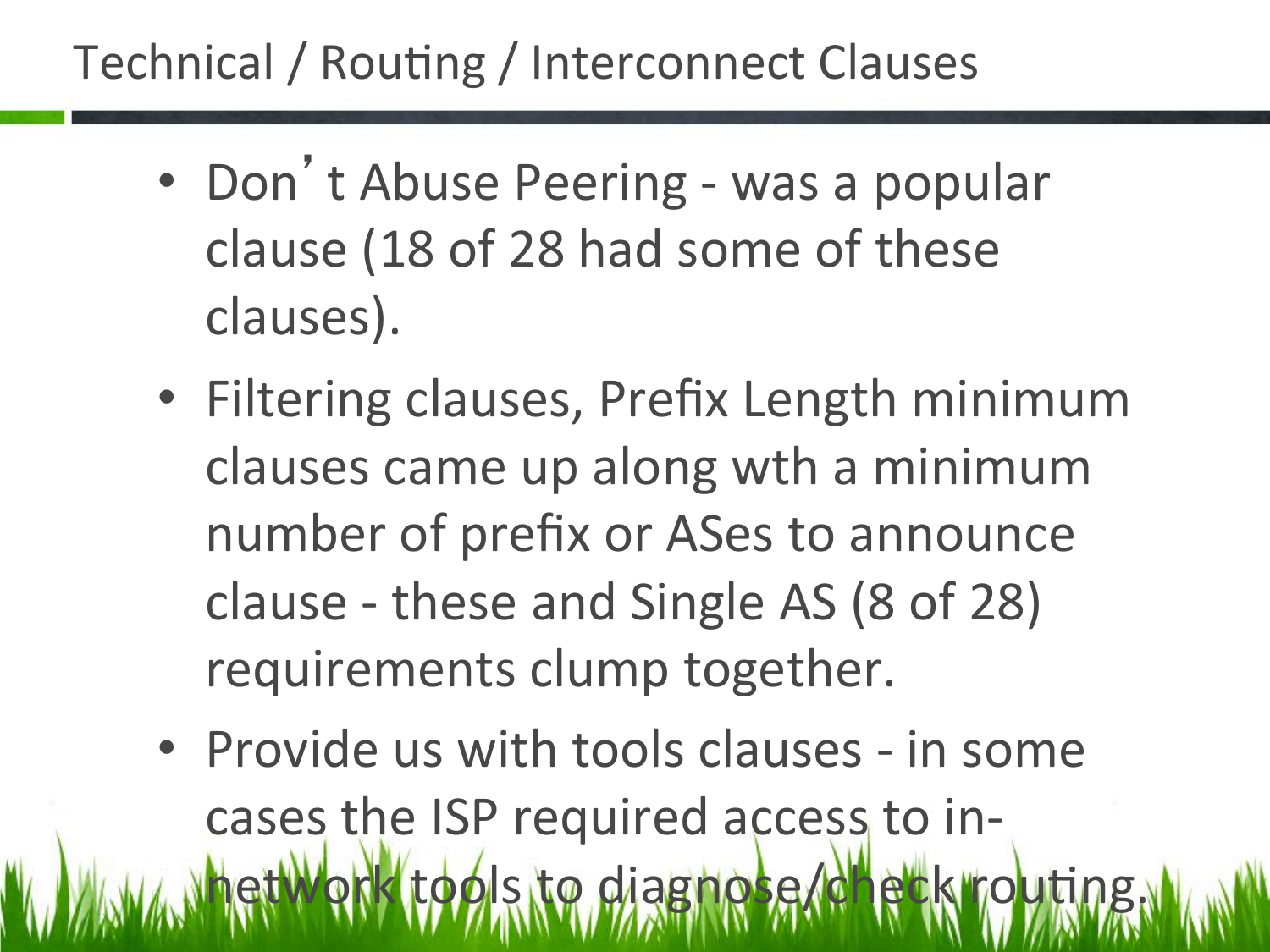- Can't be a customer (18 in 28 had this clause)
- Peering request clauses were very common in peering policies (17 of 28) mentioned how to request peering.)
- Peering may be suspended, terminated, and we can make exceptions at will. In here we also categorized the clauses about meeting these requirements does uarantee peering." of your alleger than the color of the color of  $\mathcal{W}$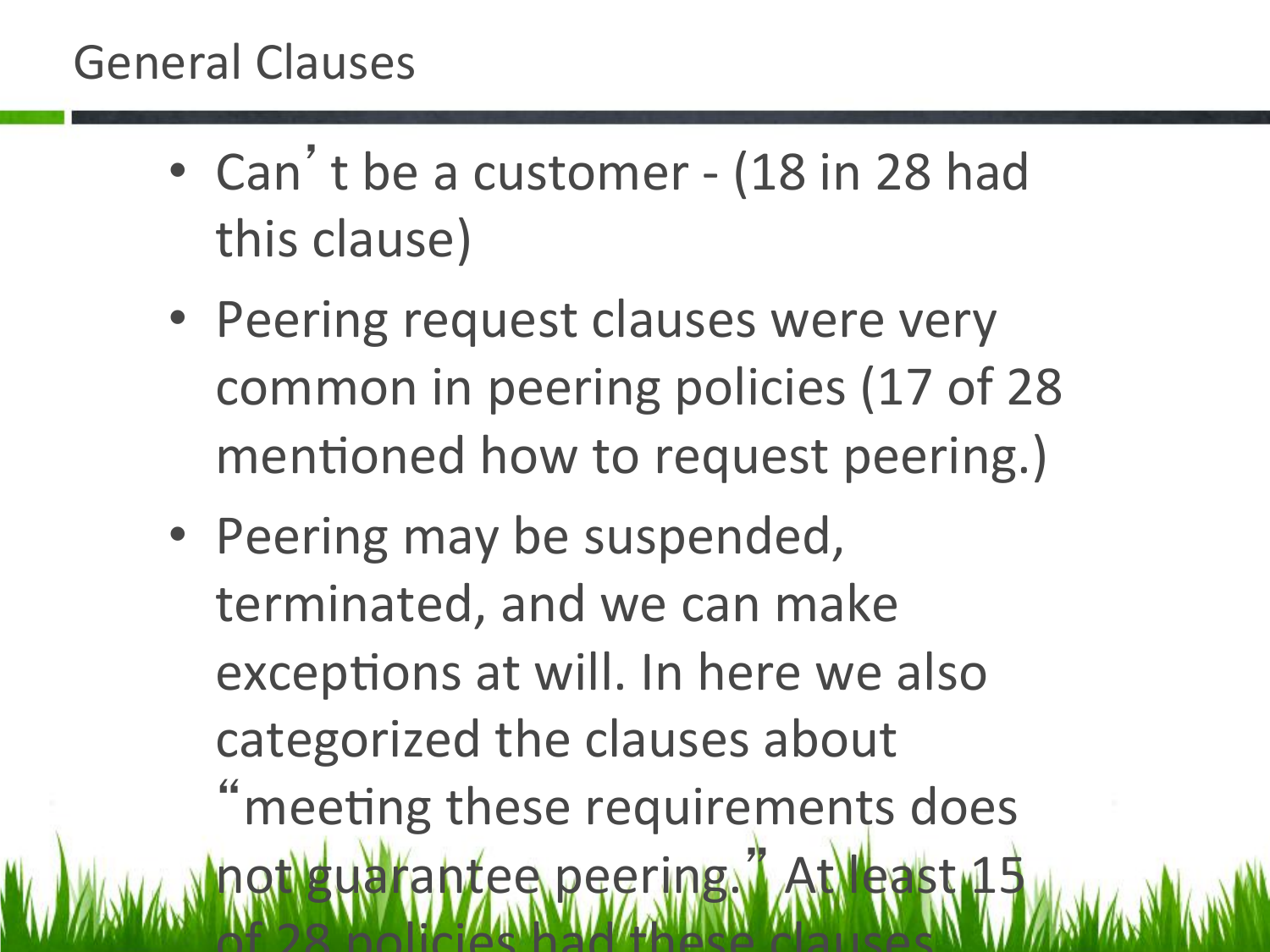- Paid Peering product (Comcast, AT&T, Cox, tinet).
- Peering in Reciprocal Markets (2 of 28).
- Non-Disclosure Agreements and/or Peering contracts were required by 9 of 28.
- This Policy May Change with some notice (10 in 28 had this one).
- **Financially Viable clauses showed up in 2** of 28 policies.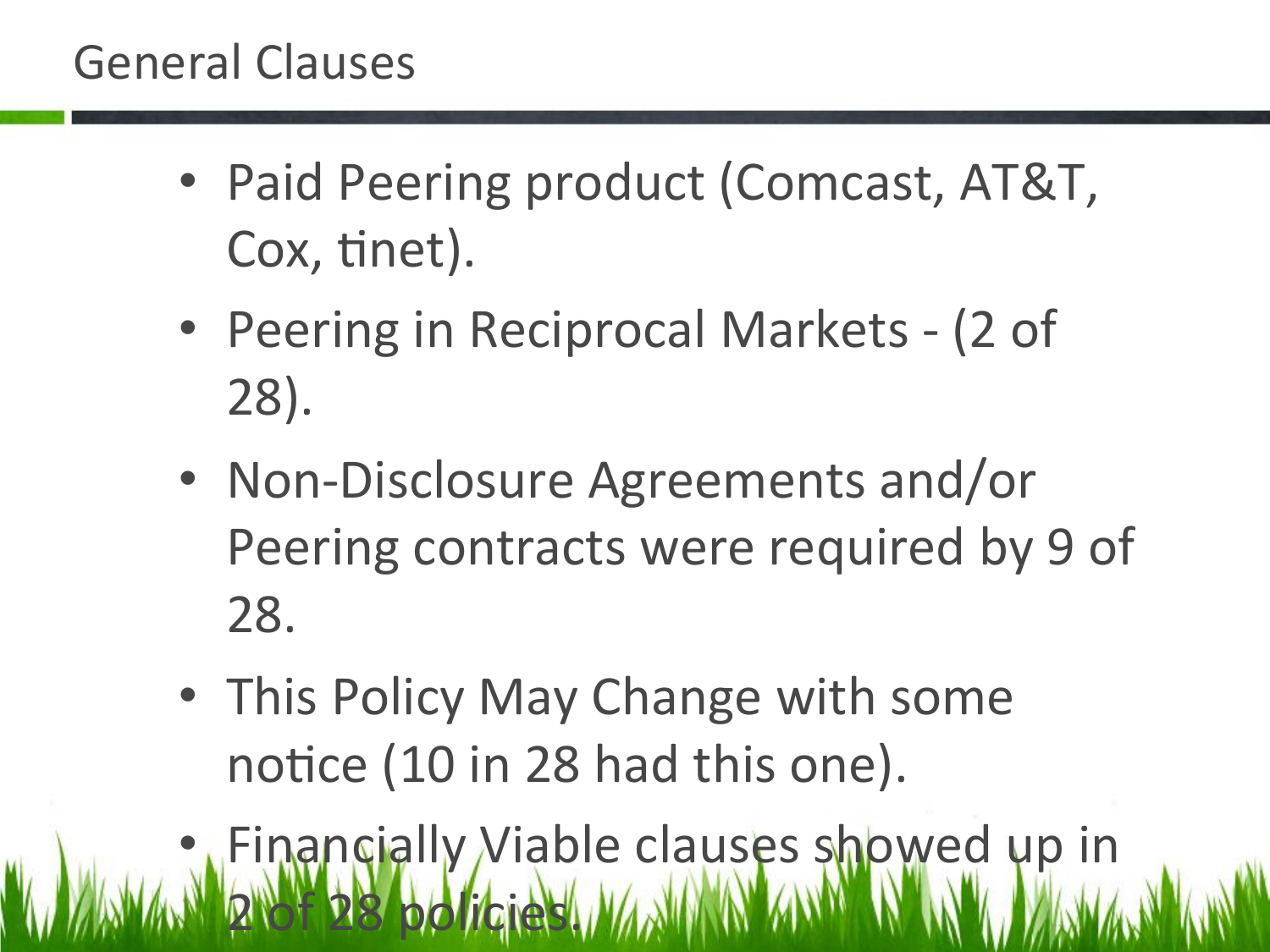#### Interesting Observations

- **Badly grammar and mispelling Award is split three ways:**
- Hurricane Electric :
- "Only send us traffic that destined for the prefixes we announce to you. "
- RCN:
- Agreements for best-exist or other forms of traffic exchange can be made in email"
- TiNet:
- "Violation of these terms may result in immediate de-peering and other attention-getting mechanism"
- (DrPeering is imagining bunny on the stove. *Fatal Instinct movie*  reference)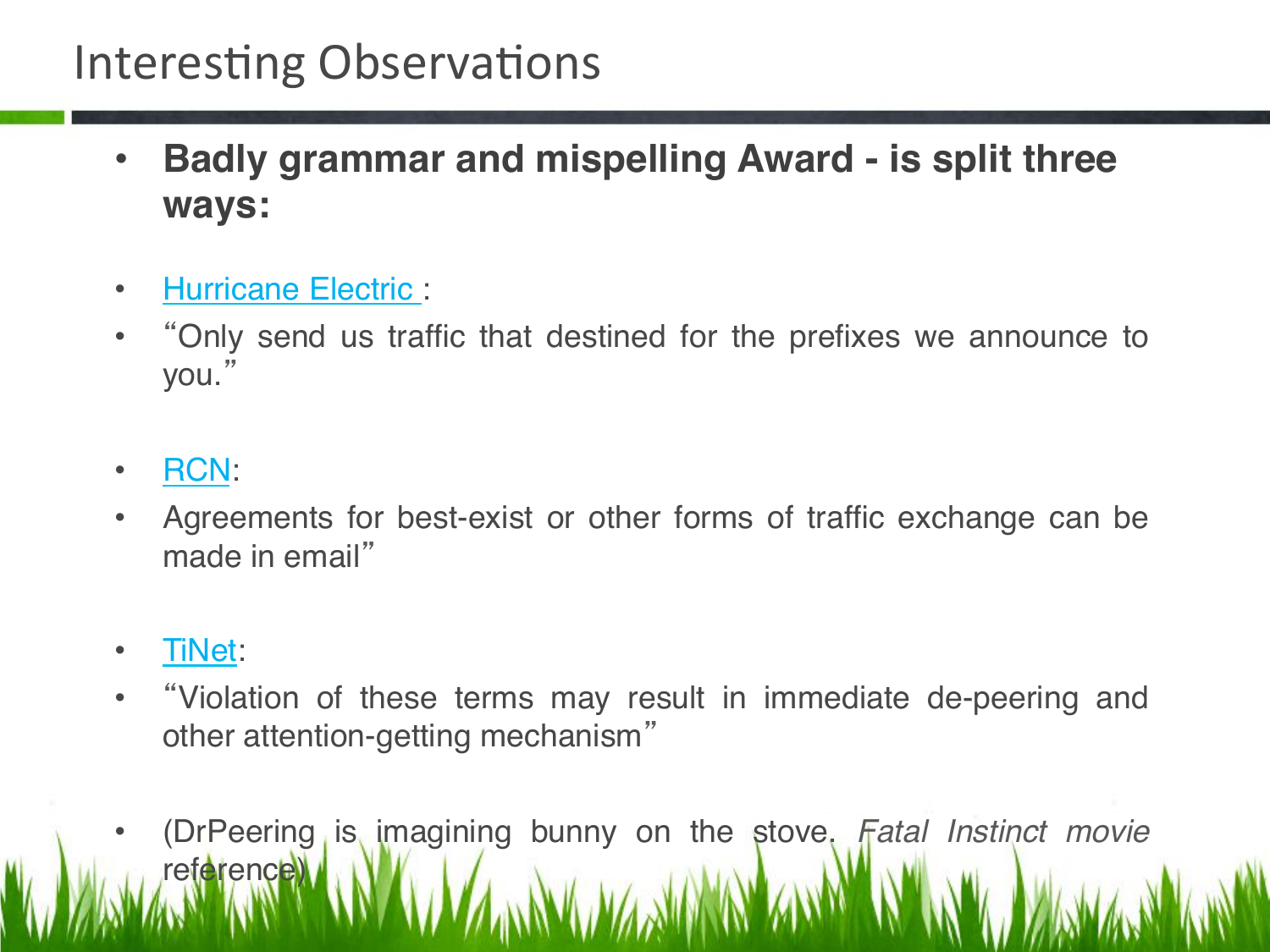#### Interesting Observations

- **Honorable mention to the MSOs, CableVision and Comcast:**
- CableVision:
- "Potential peer must be able to demonstrate usage history with an aggregate peak average usage rate greater than 70 Megabits/s or sustain an average of 4.32 Terabits/day; bi-directionally.
- Whichever is applicable."
- Comcast:
- "Applicants will be responded to within a reasonable timeframe to discuss their request."
- This last one is only slightly different from the better language of AT&T's Peering policy from which it was most likely derived:
- "Potential peers will be contacted within a reasonable timeframe to discuss their requests." --AT&T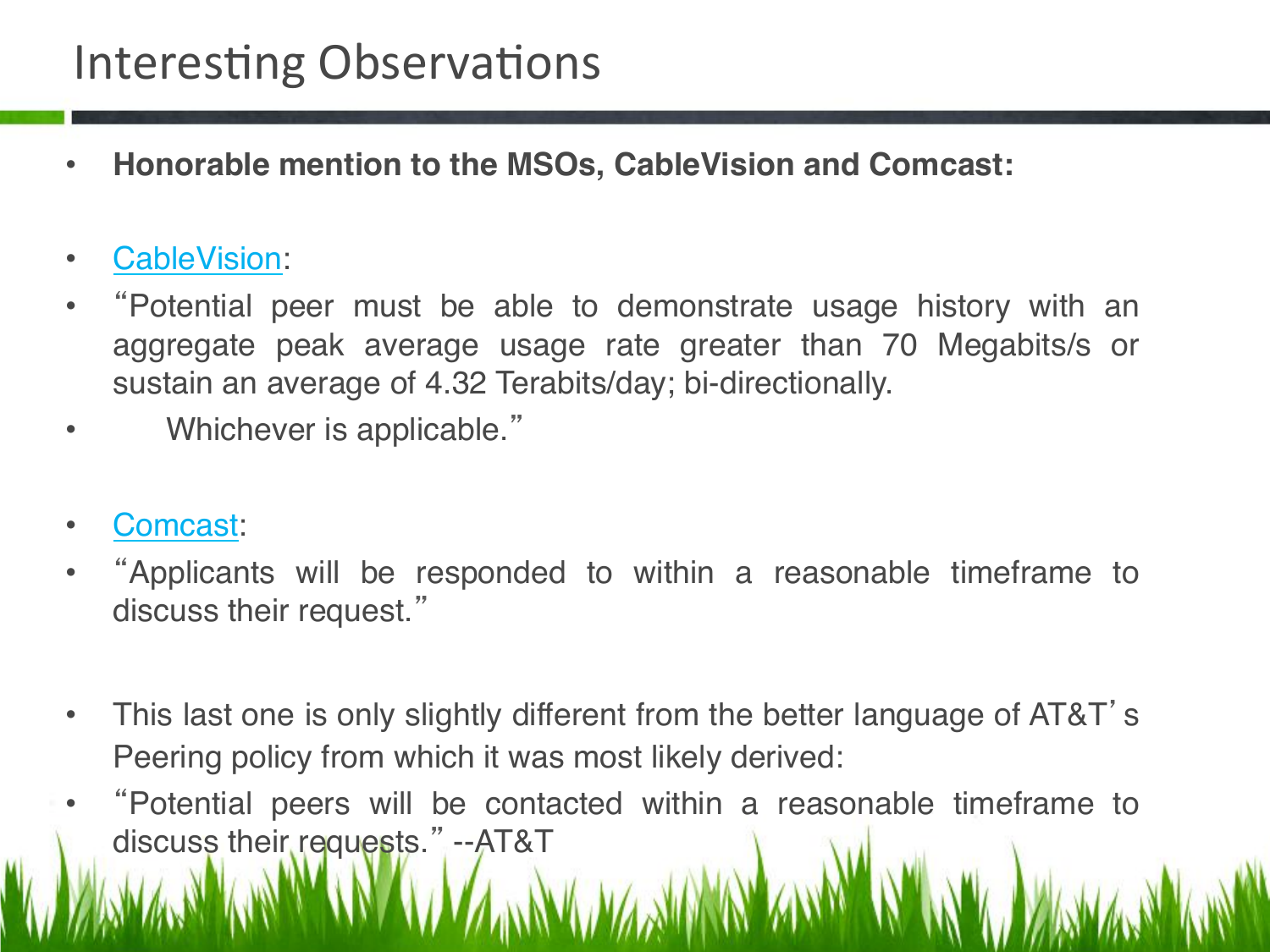#### Interesting Observations

- **Redundancy has a Common Clause:**
- Peer must operate a fully redundant network capable of handling a single-node outage in each network without significantly affecting the traffic being exchanged. – LambdaNet
- Each Network must operate a network with sufficient redundancy and capacity that the failure of a single node will not significantly affect performance. – AboveNet
- Each Internet Network must operate a fully redundant network, capable of handling a simultaneous single-node outage in each network without significantly affecting the performance of the traffic being exchanged. – Verizon
- Applicant must operate a fully redundant network capable of handling a singlenode outage in each network without significantly affecting the traffic being exchanged. – ATDN
- Where did this clause come from and what is this single-node outage? DrPeering is guessing that this means that no single node on either network can go out and adversely affect peering. There was some discussion when we raised this with the peering community and there were a couple different views on what it meant, and the intention of the clause. Meaning : Redundancy is a good thing, we require it in peer networks.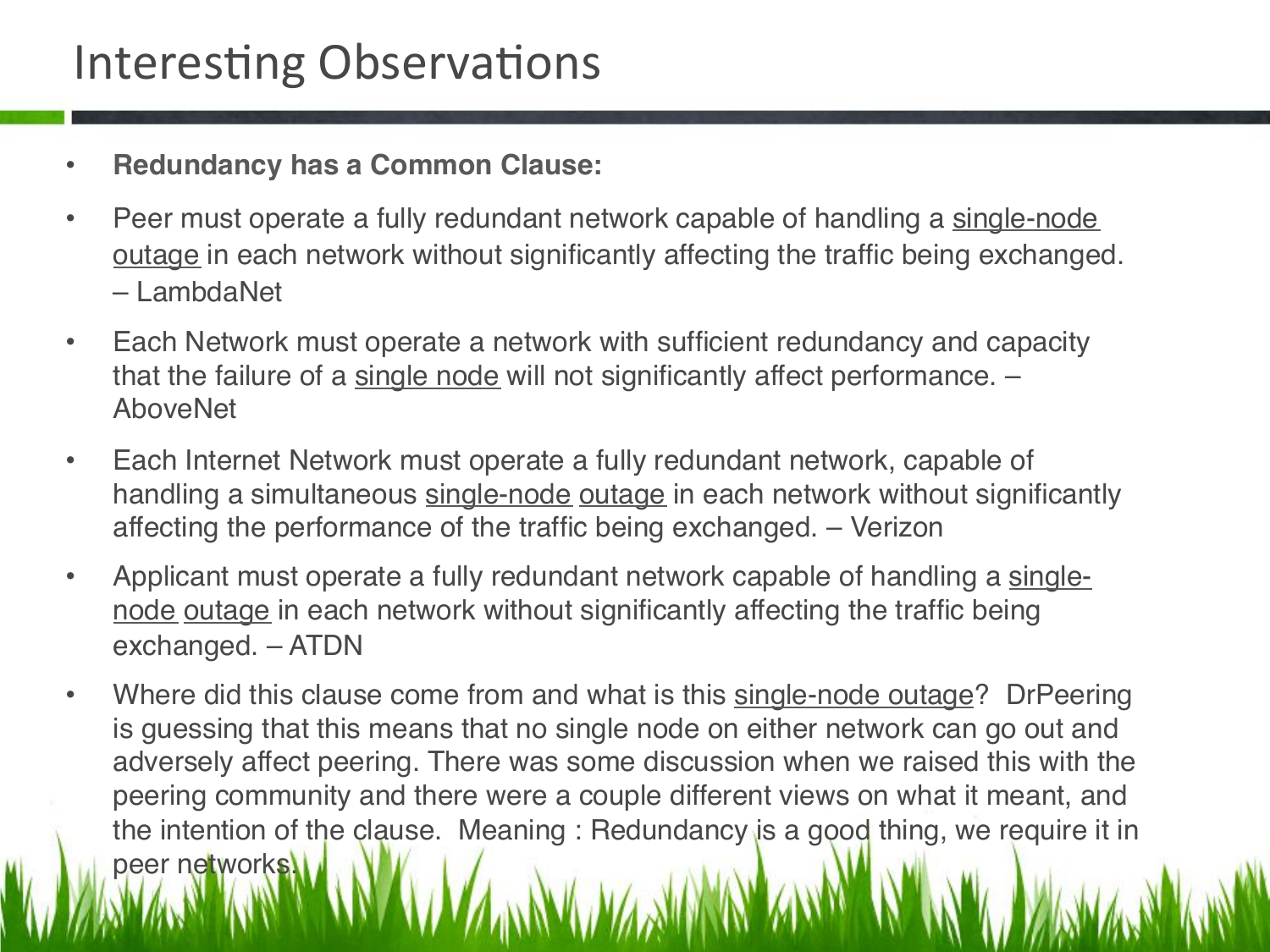#### Peering Team

- How many people
- multi-disciplines
- what roles do they play
- rotation to handle peering requests?
- weekly?
- Review Peering Session Process?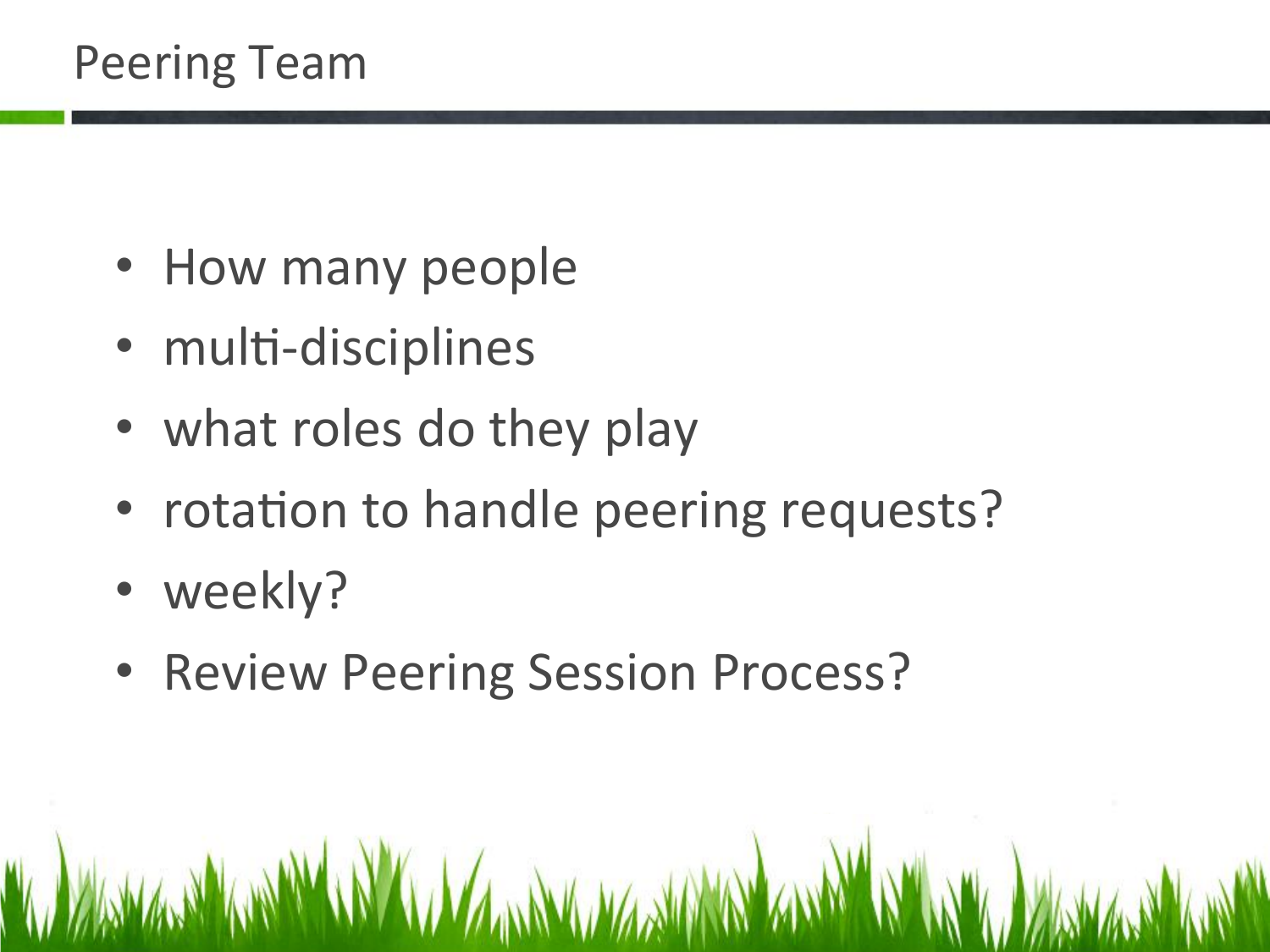#### Process to make our peering policy

- Policy Clause List document
- Select the ones you like best
- OR
- Start with AT&T or Comcast Policy
- Add/Delete